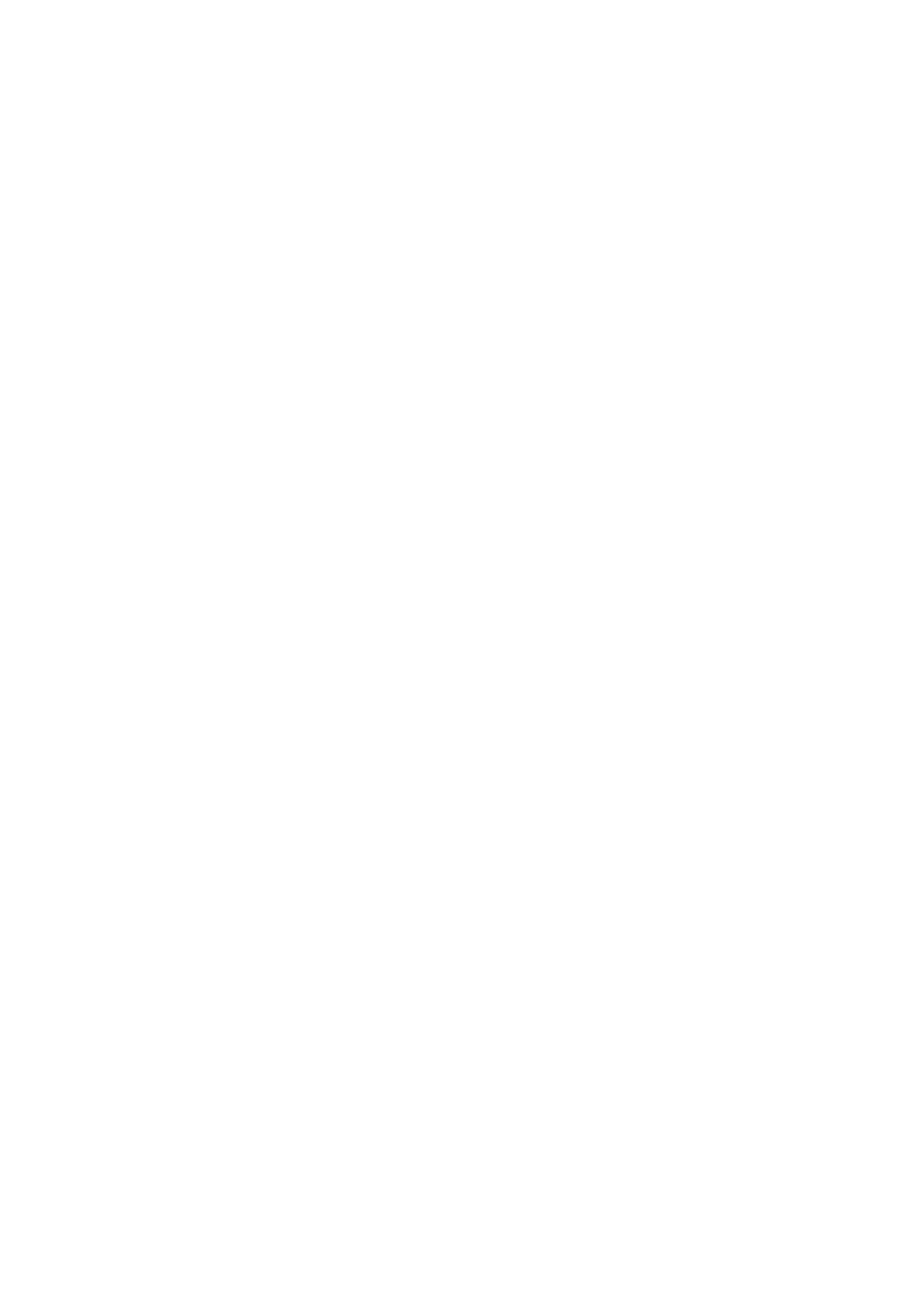# SAST BVG-Ertrag Tranche B (in CHF)

Benchmark: Customized BM\*\* Valor: 2455713 ISIN: CH0024557131

|                                | 12 Monate        |                  | 5 Jahre          |                  | 10 Jahre         |                  | 03.05.06 - 31.03.22 |                  |
|--------------------------------|------------------|------------------|------------------|------------------|------------------|------------------|---------------------|------------------|
|                                | Portfolio        | <b>Benchmark</b> | Portfolio        | <b>Benchmark</b> | Portfolio        | Benchmark        | Portfolio           | <b>Benchmark</b> |
| Return (cumulated)             | $-4.4%$          | $-2.6%$          | 4.2%             | 11.0%            | 15.7%            | 34.2%            | 25.1%               | 62.9%            |
| Return p.a.                    | $-4.4%$          | $-2.6%$          | 0.8%             | 2.1%             | 1.5%             | 3.0%             | 1.4%                | 3.1%             |
| Risk p.a.                      | 3.8%             | 3.7%             | 4.2%             | 3.8%             | 3.5%             | 3.3%             | 3.5%                | 3.4%             |
| Sharpe Ratio                   | $-0.93$          | $-0.46$          | 0.37             | 0.75             | 0.57             | 1.07             | 0.38                | 0.90             |
| Tracking Error p.a. (ex-post)  | 1.1%             |                  | 1.0%             |                  | 0.9%             |                  | 0.9%                |                  |
| Tracking Error p.a. (ex-ante)* | 2.4%             |                  |                  |                  |                  |                  |                     |                  |
| <b>Information Ratio</b>       | $-1.69$          |                  | $-1.23$          |                  | $-1.66$          |                  | $-1.95$             |                  |
| <b>Beta</b>                    | 0.98             |                  | 1.08             |                  | 1.03             |                  | 1.00                |                  |
| Jensen-Alpha                   | $-1.9%$          |                  | $-1.5%$          |                  | $-1.6%$          |                  | $-1.7%$             |                  |
| Max. Drawdown                  | $-6.6%$          | $-5.4%$          | $-6.6%$          | $-5.4%$          | $-6.6%$          | $-5.4%$          | $-9.7%$             | $-6.0%$          |
| Recovery time (in months)      | not<br>recovered | not<br>recovered | not<br>recovered | not<br>recovered | not<br>recovered | not<br>recovered | 40                  | 21               |
| Modified Duration*             | 6.78             |                  |                  |                  |                  |                  |                     |                  |
|                                |                  |                  |                  |                  |                  |                  |                     |                  |
| Riskless Return p.a. in CHF    | $-0.86%$         |                  | $-0.86%$         |                  | $-0.62%$         |                  | 0.10%               |                  |
| <b>TER KGAST</b>               | 1.40%            |                  |                  |                  |                  |                  |                     |                  |

Quelle: Datastream, J. Safra Sarasin, Bloomberg, Monatliche Renditen netto, Risk ratios 05.2006 -- 03.2022 p.a.

\* as of 31.03.2022

\*\* Benchmark composition: 21% SBI Dom AAA-BBB (TR), 14% SBI For AAA-BBB TR, 6% ICE BofA Gl Gov ex CH hdg CHF, 6% ICE BofA Gl Gov ex CH TR, 23% BBG Gl. Agg Corp Hdg CHF TR, 1% MSCI EM NR, 8% SPI (TR), 2% SPI EXTRA TR, 4% MSCI World ex CH (NR), 15% KGAST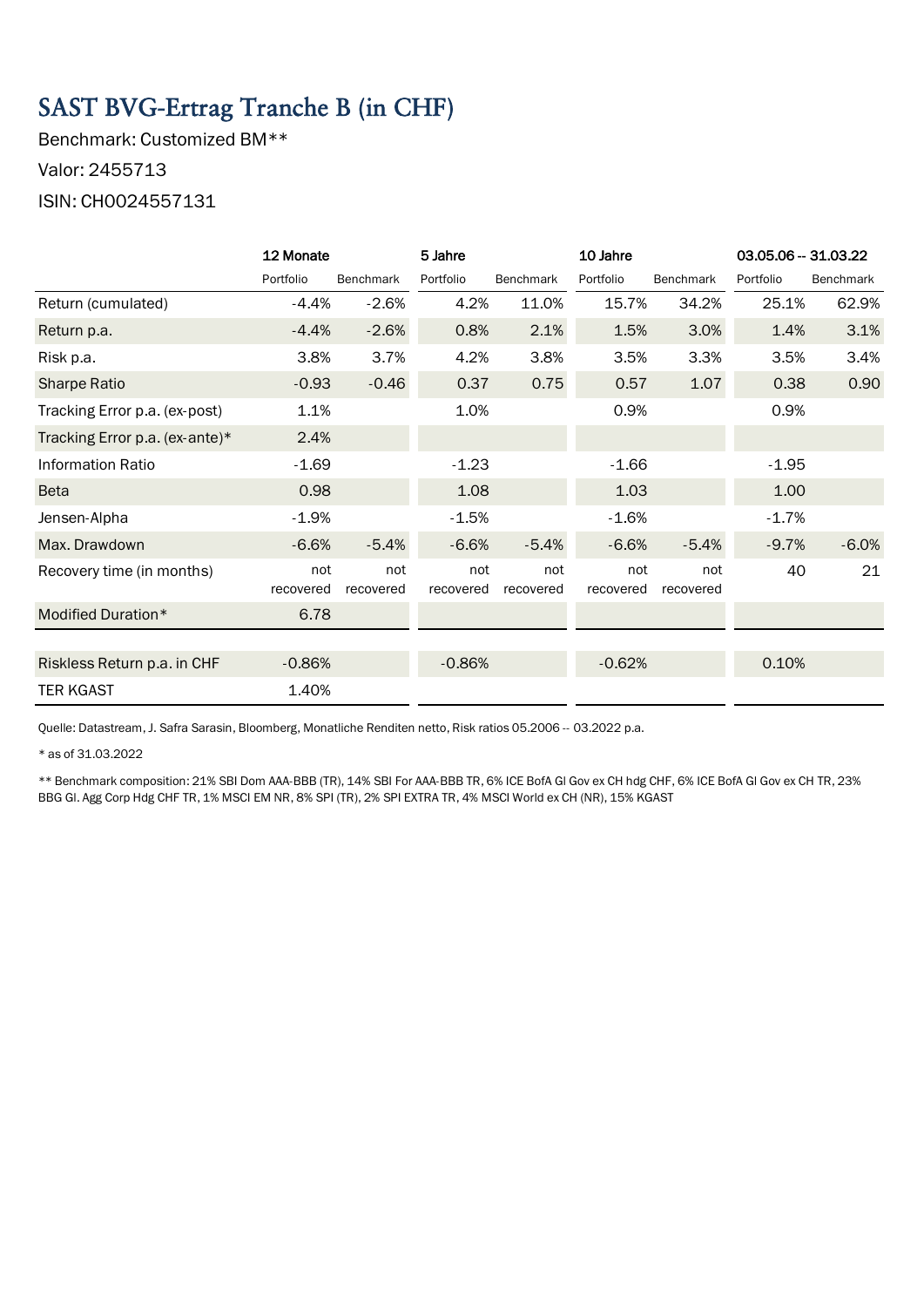# SAST BVG-Rendite Tranche B (in CHF)

Benchmark: Customized BM\*\* Valor: 2025114 ISIN: CH0020251143

|                                | 12 Monate        |                  | 5 Jahre   |                  | 10 Jahre  |           | 05.01.05 - 31.03.22 |                  |
|--------------------------------|------------------|------------------|-----------|------------------|-----------|-----------|---------------------|------------------|
|                                | Portfolio        | <b>Benchmark</b> | Portfolio | <b>Benchmark</b> | Portfolio | Benchmark | Portfolio           | <b>Benchmark</b> |
| Return (cumulated)             | $-3.5%$          | $-1.3%$          | 9.2%      | 16.6%            | 25.8%     | 46.5%     | 47.5%               | 86.5%            |
| Return p.a.                    | $-3.5%$          | $-1.3%$          | 1.8%      | 3.1%             | 2.3%      | 3.9%      | 2.3%                | 3.7%             |
| Risk p.a.                      | 4.5%             | 4.2%             | 4.9%      | 4.5%             | 4.2%      | 3.9%      | 4.2%                | 4.0%             |
| <b>Sharpe Ratio</b>            | $-0.59$          | $-0.11$          | 0.52      | 0.86             | 0.68      | 1.14      | 0.51                | 0.87             |
| Tracking Error p.a. (ex-post)  | 1.0%             |                  | 1.0%      |                  | 1.0%      |           | 1.0%                |                  |
| Tracking Error p.a. (ex-ante)* | 1.7%             |                  |           |                  |           |           |                     |                  |
| <b>Information Ratio</b>       | $-2.13$          |                  | $-1.31$   |                  | $-1.56$   |           | $-1.43$             |                  |
| Beta                           | 1.03             |                  | 1.07      |                  | 1.04      |           | 1.01                |                  |
| Jensen-Alpha                   | $-2.1%$          |                  | $-1.6%$   |                  | $-1.8%$   |           | $-1.4%$             |                  |
| Max. Drawdown                  | $-6.5%$          | $-5.0%$          | $-7.3%$   | $-6.6%$          | $-7.3%$   | $-6.6%$   | $-13.5%$            | $-10.8%$         |
| Recovery time (in months)      | not<br>recovered | not<br>recovered | 10        | 7                | 10        | 7         | 57                  | 32               |
| Modified Duration*             | 5.59             |                  |           |                  |           |           |                     |                  |
|                                |                  |                  |           |                  |           |           |                     |                  |
| Riskless Return p.a. in CHF    | $-0.86%$         |                  | $-0.86%$  |                  | $-0.62%$  |           | 0.16%               |                  |
| <b>TER KGAST</b>               | 1.41%            |                  |           |                  |           |           |                     |                  |

Quelle: Datastream, J. Safra Sarasin, Bloomberg, Monatliche Renditen netto, Risk ratios 01.2005 -- 03.2022 p.a.

\* as of 31.03.2022

\*\* Benchmark composition: 18% SBI Dom AAA-BBB (TR), 12% SBI For AAA-BBB TR, 20% BBG Gl. Agg Corp Hdg CHF TR, 5% ICE BofA Gl Gov ex CH TR, 5% ICE BofA Gl Gov ex CH hdg CHF, 2% MSCI EM NR, 12% SPI (TR), 3% SPI EXTRA TR, 8% MSCI World ex CH (NR), 15% KGAST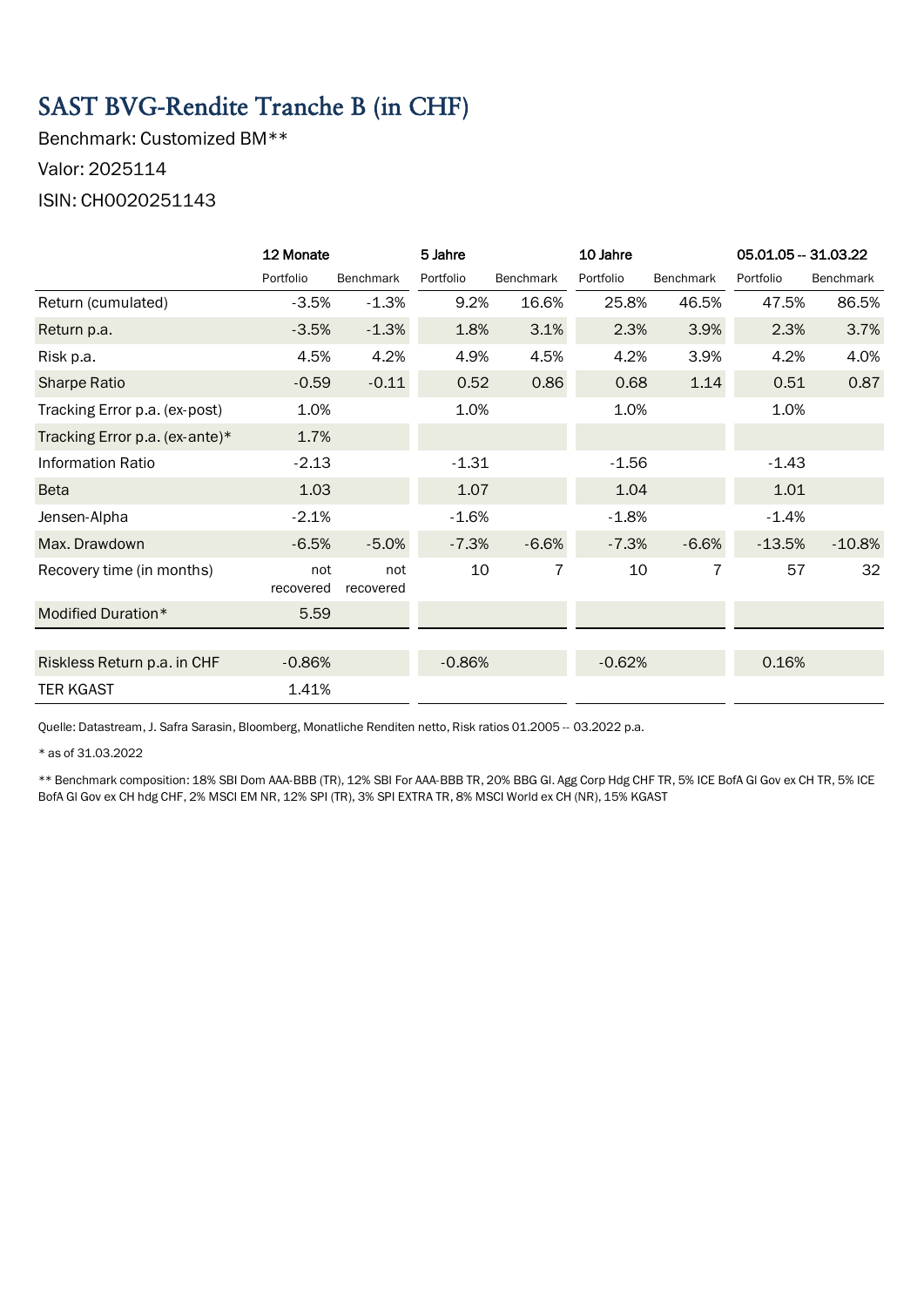#### SAST BVG-Wachstum Tranche B (in CHF)

Benchmark: Customized BM\*\* Valor: 2025128 ISIN: CH0020251283

|                                | 12 Monate        |                  | 5 Jahre   |                  | 10 Jahre  |                  | 05.01.05 - 31.03.22 |           |
|--------------------------------|------------------|------------------|-----------|------------------|-----------|------------------|---------------------|-----------|
|                                | Portfolio        | Benchmark        | Portfolio | <b>Benchmark</b> | Portfolio | <b>Benchmark</b> | Portfolio           | Benchmark |
| Return (cumulated)             | $-2.4%$          | $-0.1%$          | 14.5%     | 22.6%            | 35.5%     | 60.5%            | 59.3%               | 105.0%    |
| Return p.a.                    | $-2.4%$          | $-0.1%$          | 2.8%      | 4.2%             | 3.1%      | 4.8%             | 2.7%                | 4.2%      |
| Risk p.a.                      | 5.1%             | 4.8%             | 5.9%      | 5.4%             | 5.2%      | 4.7%             | 5.3%                | 5.1%      |
| <b>Sharpe Ratio</b>            | $-0.31$          | 0.17             | 0.59      | 0.91             | 0.70      | 1.14             | 0.49                | 0.81      |
| Tracking Error p.a. (ex-post)  | 1.0%             |                  | 1.1%      |                  | 1.1%      |                  | 1.1%                |           |
| Tracking Error p.a. (ex-ante)* | 2.0%             |                  |           |                  |           |                  |                     |           |
| <b>Information Ratio</b>       | $-2.43$          |                  | $-1.26$   |                  | $-1.55$   |                  | $-1.42$             |           |
| <b>Beta</b>                    | 1.06             |                  | 1.08      |                  | 1.07      |                  | 1.03                |           |
| Jensen-Alpha                   | $-2.4%$          |                  | $-1.8%$   |                  | $-2.1%$   |                  | $-1.6%$             |           |
| Max. Drawdown                  | $-6.3%$          | $-4.7%$          | $-8.8%$   | $-8.0%$          | $-8.8%$   | $-8.0%$          | $-19.7%$            | $-17.4%$  |
| Recovery time (in months)      | not<br>recovered | not<br>recovered | 10        | 7                | 10        | 7                | 67                  | 36        |
| Modified Duration*             | 6.37             |                  |           |                  |           |                  |                     |           |
|                                |                  |                  |           |                  |           |                  |                     |           |
| Riskless Return p.a. in CHF    | $-0.86%$         |                  | $-0.86%$  |                  | $-0.62%$  |                  | 0.16%               |           |
| <b>TER KGAST</b>               | 1.51%            |                  |           |                  |           |                  |                     |           |

Quelle: Datastream, J. Safra Sarasin, Bloomberg, Monatliche Renditen netto, Risk ratios 01.2005 -- 03.2022 p.a.

\* as of 31.03.2022

\*\* Benchmark composition: 15% SBI Dom AAA-BBB (TR), 10% SBI For AAA-BBB TR, 4% ICE BofA Gl Gov ex CH hdg CHF, 4% ICE BofA Gl Gov ex CH TR, 17% BBG Gl. Agg Corp Hdg CHF TR, 3% MSCI EM NR, 15% SPI (TR), 3% SPI EXTRA TR, 14% MSCI World ex CH (NR), 15% KGAST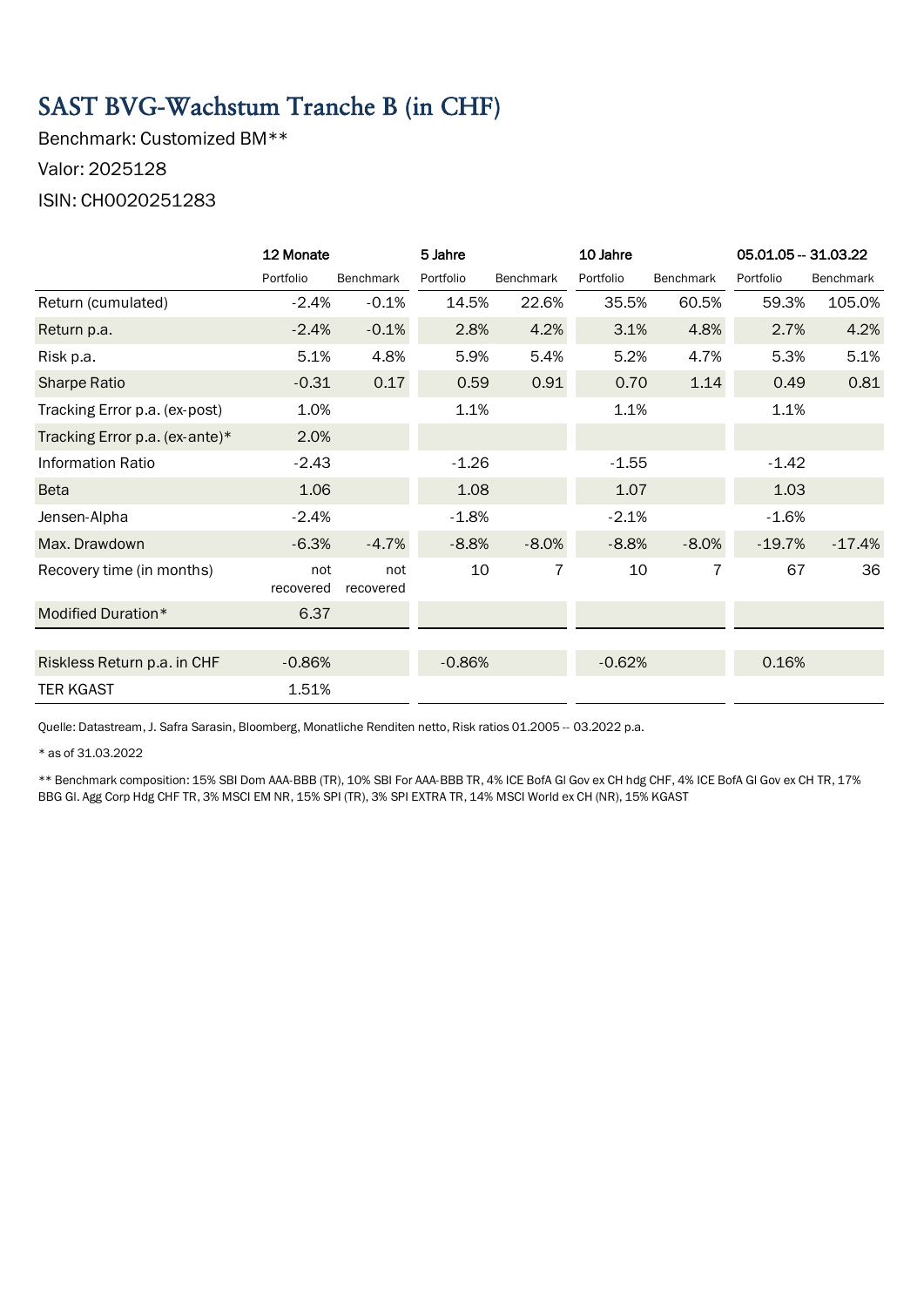# SAST BVG-Zukunft Tranche B (in CHF)

Benchmark: Customized BM\*\* Valor: 2455745 ISIN: CH0024557453

|                                | 12 Monate        |                  | 5 Jahre   |                  | 10 Jahre  |                  | 03.05.06 - 31.03.22 |           |
|--------------------------------|------------------|------------------|-----------|------------------|-----------|------------------|---------------------|-----------|
|                                | Portfolio        | <b>Benchmark</b> | Portfolio | <b>Benchmark</b> | Portfolio | <b>Benchmark</b> | Portfolio           | Benchmark |
| Return (cumulated)             | $-0.7%$          | 1.6%             | 20.4%     | 29.0%            | 47.4%     | 76.6%            | 49.0%               | 92.3%     |
| Return p.a.                    | $-0.7%$          | 1.6%             | 3.8%      | 5.2%             | 4.0%      | 5.9%             | 2.5%                | 4.2%      |
| Risk p.a.                      | 6.0%             | 5.6%             | 6.9%      | 6.4%             | 6.1%      | 5.6%             | 6.5%                | 6.3%      |
| <b>Sharpe Ratio</b>            | 0.02             | 0.43             | 0.66      | 0.94             | 0.74      | 1.14             | 0.37                | 0.65      |
| Tracking Error p.a. (ex-post)  | 0.9%             |                  | 1.2%      |                  | 1.2%      |                  | 1.2%                |           |
| Tracking Error p.a. (ex-ante)* | 1.7%             |                  |           |                  |           |                  |                     |           |
| Information Ratio              | $-2.47$          |                  | $-1.26$   |                  | $-1.55$   |                  | $-1.41$             |           |
| <b>Beta</b>                    | 1.06             |                  | 1.07      |                  | 1.07      |                  | 1.02                |           |
| Jensen-Alpha                   | $-2.4%$          |                  | $-1.9%$   |                  | $-2.3%$   |                  | $-1.7%$             |           |
| Max. Drawdown                  | $-5.7%$          | $-4.7%$          | $-10.0%$  | $-9.2%$          | $-10.0%$  | $-9.2%$          | $-25.6%$            | $-23.8%$  |
| Recovery time (in months)      | not<br>recovered | not<br>recovered | 7         | 7                | 7         | 7                | 70                  | 62        |
| Modified Duration*             | 5.56             |                  |           |                  |           |                  |                     |           |
|                                |                  |                  |           |                  |           |                  |                     |           |
| Riskless Return p.a. in CHF    | $-0.86%$         |                  | $-0.86%$  |                  | $-0.62%$  |                  | 0.10%               |           |
| TER KGAST                      | 1.49%            |                  |           |                  |           |                  |                     |           |

Quelle: Datastream, J. Safra Sarasin, Bloomberg, Monatliche Renditen netto, Risk ratios 05.2006 -- 03.2022 p.a.

\* as of 31.03.2022

\*\* Benchmark composition: 12% SBI Dom AAA-BBB (TR), 8% SBI For AAA-BBB TR, 6% ICE BofA Gl Gov ex CH hdg CHF, 14% BBG Gl. Agg Corp Hdg CHF TR, 4% MSCI EM NR, 20% SPI (TR), 3% SPI EXTRA TR, 18% MSCI World ex CH (NR), 15% KGAST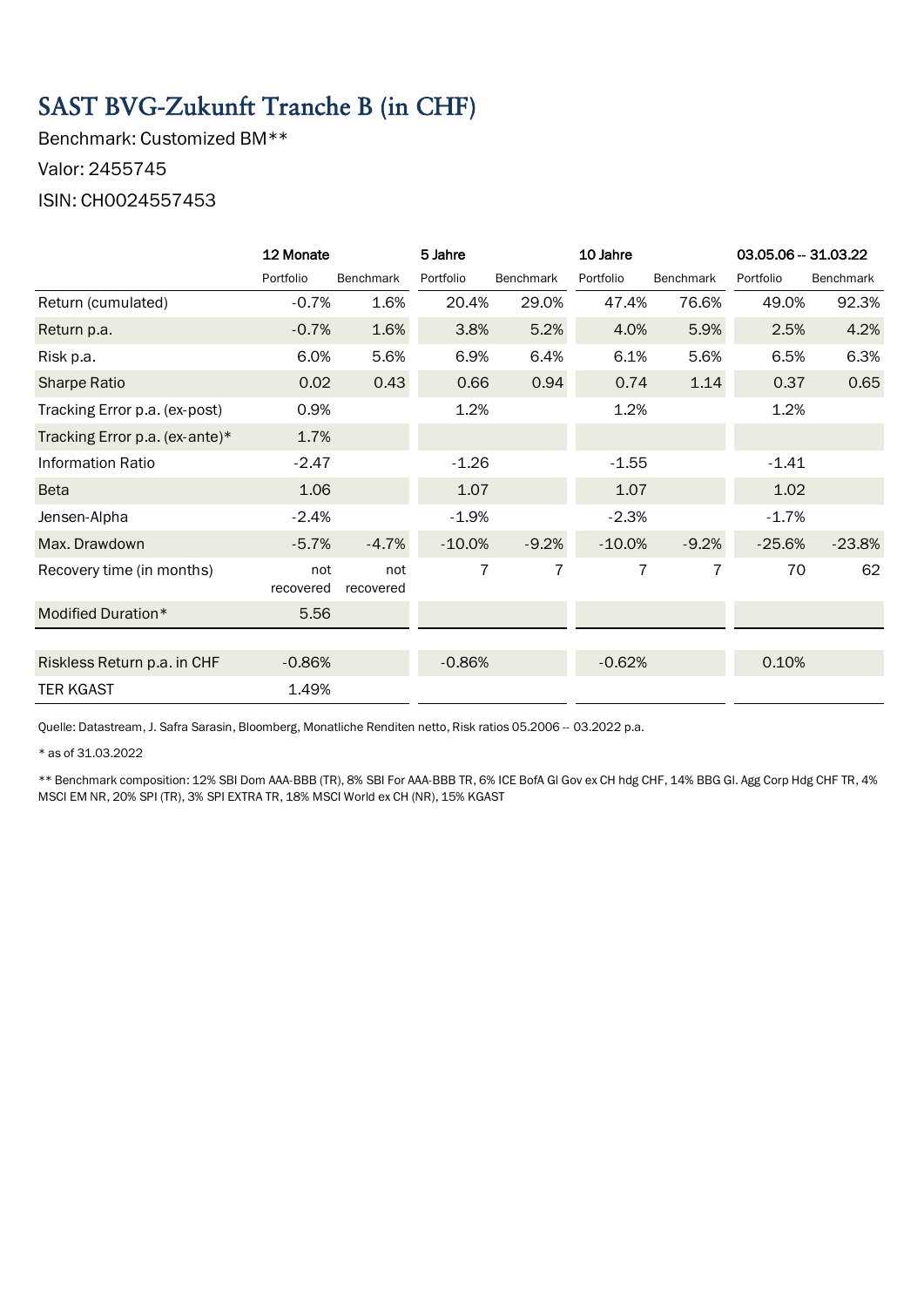## SAST BVG Aktien 80 - nicht BVV2 konform Tranche B (in CHF)

Benchmark: Customized BM\*\* Valor: 44120050 ISIN: CH0441200505

|                                | 12 Monate        |                  | 5 Jahre   |                  | 10 Jahre  |                  | 13.12.18 - 31.03.22 |                  |
|--------------------------------|------------------|------------------|-----------|------------------|-----------|------------------|---------------------|------------------|
|                                | Portfolio        | <b>Benchmark</b> | Portfolio | <b>Benchmark</b> | Portfolio | <b>Benchmark</b> | Portfolio           | <b>Benchmark</b> |
| Return (cumulated)             | 2.3%             | 5.2%             | n/a       | n/a              | n/a       | n/a              | 30.5%               | 38.2%            |
| Return p.a.                    | 2.3%             | 5.2%             | n/a       | n/a              | n/a       | n/a              | 8.3%                | 10.2%            |
| Risk p.a.                      | 9.1%             | 8.9%             | n/a       | n/a              | n/a       | n/a              | 11.7%               | 11.8%            |
| <b>Sharpe Ratio</b>            | 0.34             | 0.69             | n/a       | n/a              | n/a       | n/a              | 0.77                | 0.92             |
| Tracking Error p.a. (ex-post)  | 0.9%             |                  | n/a       |                  | n/a       |                  | 1.6%                |                  |
| Tracking Error p.a. (ex-ante)* | 1.8%             |                  |           |                  |           |                  |                     |                  |
| <b>Information Ratio</b>       | $-3.15$          |                  | n/a       |                  | n/a       |                  | $-1.18$             |                  |
| <b>Beta</b>                    | 1.03             |                  | n/a       |                  | n/a       |                  | 0.99                |                  |
| Jensen-Alpha                   | $-3.1%$          |                  | n/a       |                  | n/a       |                  | $-1.7%$             |                  |
| Max. Drawdown                  | $-7.4%$          | $-6.5%$          | n/a       | n/a              | n/a       | n/a              | $-15.0%$            | $-14.7%$         |
| Recovery time (in months)      | not<br>recovered | not<br>recovered | n/a       | n/a              | n/a       | n/a              | 11                  | 11               |
| Modified Duration*             | 3.94             |                  |           |                  |           |                  |                     |                  |
|                                |                  |                  |           |                  |           |                  |                     |                  |
| Riskless Return p.a. in CHF    | $-0.86%$         |                  | n/a       |                  | n/a       |                  | $-0.75%$            |                  |
| <b>TER KGAST</b>               | 1.48%            |                  |           |                  |           |                  |                     |                  |

Quelle: Datastream, J. Safra Sarasin, Bloomberg, Monatliche Renditen netto, Risk ratios 12.2018 -- 03.2022 p.a.

\* as of 31.03.2022

\*\* Benchmark composition: 20% Swiss Bondindex AAA-BBB (TR), 5% MSCI EM NR, 25% MSCI World 100% Hdg to CHF NR, 30% SPI (TR), 20% MSCI World NR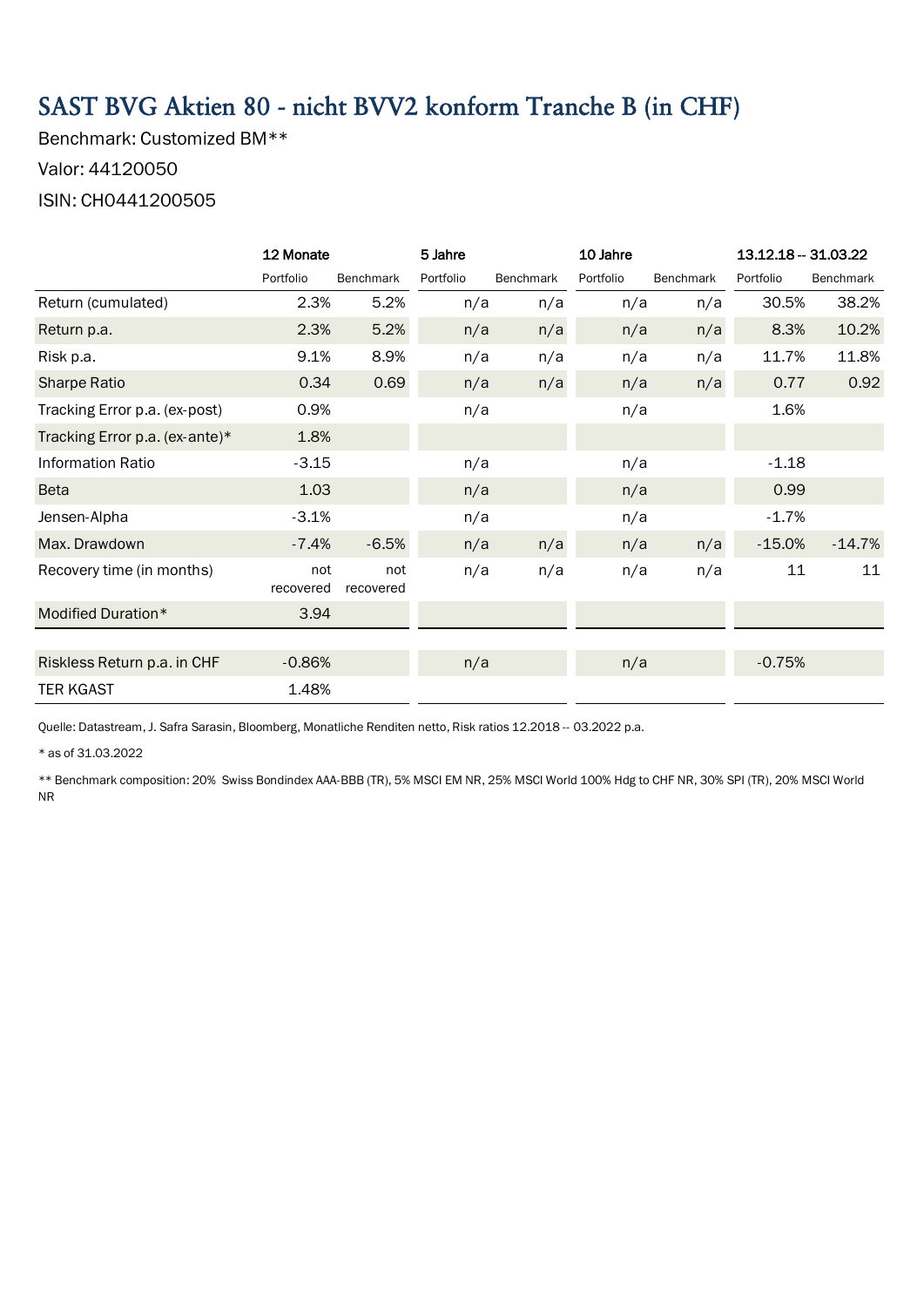### SAST BVG-Nachhaltigkeit Rendite Tranche B (in CHF)

Benchmark: Customized BM\*\* Valor: 3543800

#### ISIN: CH0035438008

|                                | 12 Monate        |                  | 5 Jahre   |                  | 10 Jahre  |                  | 20.12.07 - 31.03.22 |                  |
|--------------------------------|------------------|------------------|-----------|------------------|-----------|------------------|---------------------|------------------|
|                                | Portfolio        | <b>Benchmark</b> | Portfolio | <b>Benchmark</b> | Portfolio | <b>Benchmark</b> | Portfolio           | <b>Benchmark</b> |
| Return (cumulated)             | $-4.5%$          | $-1.7%$          | 8.8%      | 15.6%            | 27.9%     | 45.3%            | 34.7%               | 61.1%            |
| Return p.a.                    | $-4.5%$          | $-1.7%$          | 1.7%      | 2.9%             | 2.5%      | 3.8%             | 2.1%                | 3.4%             |
| Risk p.a.                      | 4.1%             | 4.3%             | 4.9%      | 4.5%             | 4.1%      | 3.9%             | 4.4%                | 4.2%             |
| <b>Sharpe Ratio</b>            | $-0.90$          | $-0.19$          | 0.50      | 0.81             | 0.73      | 1.11             | 0.51                | 0.83             |
| Tracking Error p.a. (ex-post)  | 0.9%             |                  | 1.0%      |                  | 0.9%      |                  | 1.0%                |                  |
| Tracking Error p.a. (ex-ante)* | 1.8%             |                  |           |                  |           |                  |                     |                  |
| <b>Information Ratio</b>       | $-3.32$          |                  | $-1.19$   |                  | $-1.49$   |                  | $-1.27$             |                  |
| <b>Beta</b>                    | 0.94             |                  | 1.05      |                  | 1.03      |                  | 1.00                |                  |
| Jensen-Alpha                   | $-2.9%$          |                  | $-1.4%$   |                  | $-1.5%$   |                  | $-1.3%$             |                  |
| Max. Drawdown                  | $-6.6%$          | $-5.3%$          | $-7.5%$   | $-6.8%$          | $-7.5%$   | $-6.8%$          | $-10.3%$            | $-9.3%$          |
| Recovery time (in months)      | not<br>recovered | not<br>recovered | 10        | 8                | 10        | 8                | 24                  | 20               |
| Modified Duration*             | 7.04             |                  |           |                  |           |                  |                     |                  |
|                                |                  |                  |           |                  |           |                  |                     |                  |
| Riskless Return p.a. in CHF    | $-0.86%$         |                  | $-0.86%$  |                  | $-0.62%$  |                  | $-0.13%$            |                  |
| <b>TER KGAST</b>               | 1.43%            |                  |           |                  |           |                  |                     |                  |

Quelle: Datastream, J. Safra Sarasin, Bloomberg, Monatliche Renditen netto, Risk ratios 12.2007 -- 03.2022 p.a.

\* as of 31.03.2022

\*\* Benchmark composition: 20% SBI Dom AAA-BBB (TR), 13% SBI For AAA-BBB TR, 5% ICE BofA Gl Gov ex CH hdg CHF, 5% ICE BofA Gl Gov ex CH TR, 12% BBG Global Agg. Corp hdg CHF, 8% BBG Euro Aggr Corp TR hdg, 2% MSCI EM NR, 12% SPI (TR), 3% SPI EXTRA TR, 8% MSCI World ex CH (NR), 12% KGAST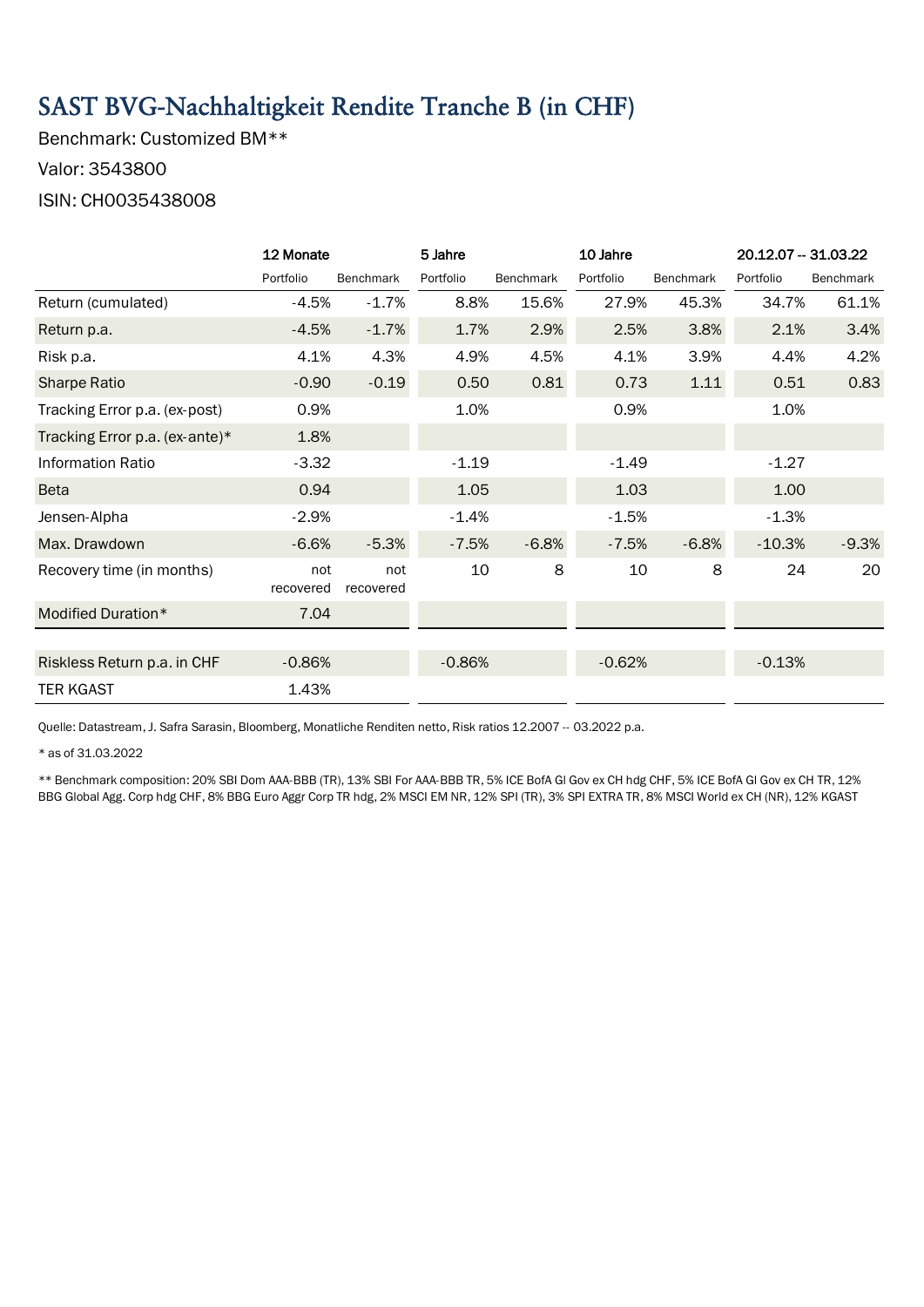### SAST BVG-Nachhaltigkeit Tranche B (in CHF)

Benchmark: Customized BM\*\* Valor: 2025138

#### ISIN: CH0020251382

|                                | 12 Monate        |                  | 5 Jahre   |                  | 10 Jahre  |                  | 05.01.05 - 31.03.22 |           |
|--------------------------------|------------------|------------------|-----------|------------------|-----------|------------------|---------------------|-----------|
|                                | Portfolio        | <b>Benchmark</b> | Portfolio | <b>Benchmark</b> | Portfolio | <b>Benchmark</b> | Portfolio           | Benchmark |
| Return (cumulated)             | $-3.2%$          | 0.0%             | 15.7%     | 23.6%            | 42.7%     | 64.2%            | 66.5%               | 104.8%    |
| Return p.a.                    | $-3.2%$          | 0.0%             | 3.0%      | 4.3%             | 3.6%      | 5.1%             | 3.0%                | 4.2%      |
| Risk p.a.                      | 4.9%             | 5.0%             | 6.2%      | 5.8%             | 5.4%      | 5.1%             | 5.7%                | 5.4%      |
| Sharpe Ratio                   | $-0.47$          | 0.17             | 0.60      | 0.87             | 0.77      | 1.11             | 0.50                | 0.75      |
| Tracking Error p.a. (ex-post)  | 1.0%             |                  | 1.3%      |                  | 1.1%      |                  | 1.2%                |           |
| Tracking Error p.a. (ex-ante)* | 1.5%             |                  |           |                  |           |                  |                     |           |
| <b>Information Ratio</b>       | $-3.32$          |                  | $-1.09$   |                  | $-1.38$   |                  | $-1.06$             |           |
| <b>Beta</b>                    | 0.96             |                  | 1.05      |                  | 1.05      |                  | 1.03                |           |
| Jensen-Alpha                   | $-3.2%$          |                  | $-1.6%$   |                  | $-1.7%$   |                  | $-1.4%$             |           |
| Max. Drawdown                  | $-6.1%$          | $-4.9%$          | $-9.1%$   | $-8.7%$          | $-9.1%$   | $-8.7%$          | $-21.0%$            | $-19.5%$  |
| Recovery time (in months)      | not<br>recovered | not<br>recovered | 10        | 10               | 10        | 10               | 69                  | 52        |
| Modified Duration*             | 6.00             |                  |           |                  |           |                  |                     |           |
|                                |                  |                  |           |                  |           |                  |                     |           |
| Riskless Return p.a. in CHF    | $-0.86%$         |                  | $-0.86%$  |                  | $-0.62%$  |                  | 0.16%               |           |
| <b>TER KGAST</b>               | 1.49%            |                  |           |                  |           |                  |                     |           |

Quelle: Datastream, J. Safra Sarasin, Bloomberg, Monatliche Renditen netto, Risk ratios 01.2005 -- 03.2022 p.a.

\* as of 31.03.2022

\*\* Benchmark composition: 15% SBI Dom AAA-BBB (TR), 10% SBI For AAA-BBB TR, 4% ICE BofA Gl Gov ex CH hdg CHF, 4% ICE BofA Gl Gov ex CH TR, 10% BBG Global Agg. Corp hdg CHF, 7% BBG Euro Aggr Corp TR hdg, 3% MSCI EM NR, 15% SPI (TR), 3% SPI EXTRA TR, 17% MSCI World ex CH (NR), 12% KGAST